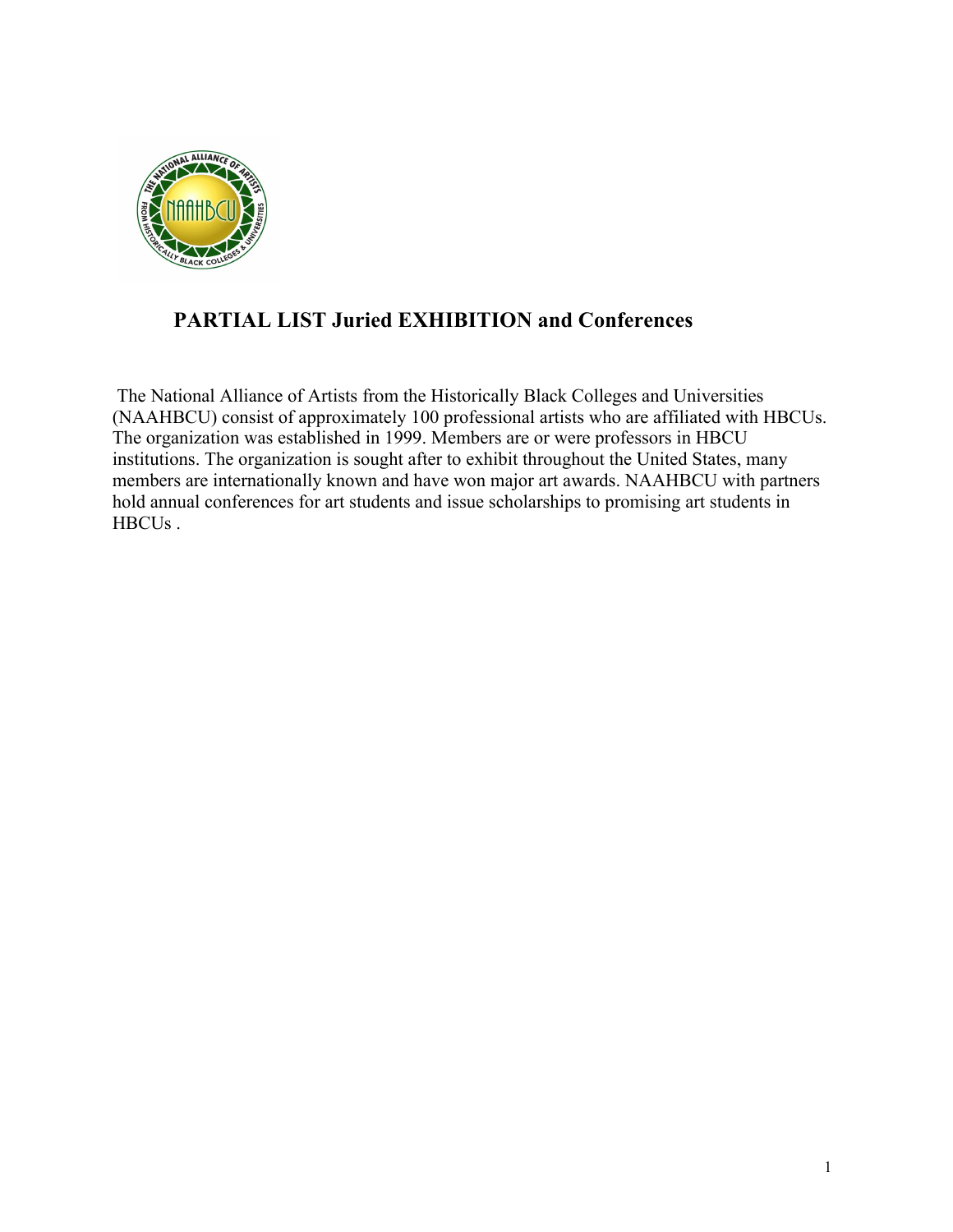| 1999 | Morris Brown University                                                   | Atlanta, Georgia            |
|------|---------------------------------------------------------------------------|-----------------------------|
| 2000 | <b>APEX MUSEUM</b>                                                        | Atlanta, Georgia            |
| 2001 | <b>BEACH INSTITUTE</b>                                                    | Savannah, Georgia           |
|      | <b>MUSEUM</b>                                                             |                             |
| 2002 | <b>TELFAIR MUSEUM</b>                                                     | Savannah, Georgia           |
| 2003 | James E. Kemp Gallery                                                     | Dallas, Texas               |
| 2004 | Alabama State University                                                  | Montgomery, Alabama         |
| 2004 | <b>African American Museum</b><br>of NASSAU County                        | Haampton, New York          |
| 2005 | West Virginia State<br>University                                         | Charleston, West Virginia   |
| 2005 | <b>APEX MUSEUM</b>                                                        | Atlanta, Georgia            |
| 2005 | Claflin University                                                        | Orangeburg, South Carolina  |
| 2006 | Alabama State University                                                  | Montgomery, Alabama         |
| 2007 | Greensboro cultural Center                                                | Greensboro, North, Carolina |
| 2007 | Alabama Civil Rights                                                      | Montgomery, Alabama         |
|      | Museum                                                                    |                             |
| 2007 | <b>APEX MUSEUM</b>                                                        | ATLANTA, GEORGIA            |
| 2008 | <b>SAVANNAH STATE</b><br><b>UNIVERSITY</b>                                | SAVANNAH, GEORGIA           |
| 2008 | Birmingham civil Rights<br>Institute                                      | Birmingham, Alabama         |
| 2009 | North Carolina State A&T<br>University                                    | Greensboro, N.C.            |
| 2009 | The Harvey B. Gantt Center<br>for<br>African American Arts and<br>Culture | Charlotte, , North Carolina |
| 2010 | <b>International Civil Rights</b><br>Center<br>& Museum                   | Greenville, NC              |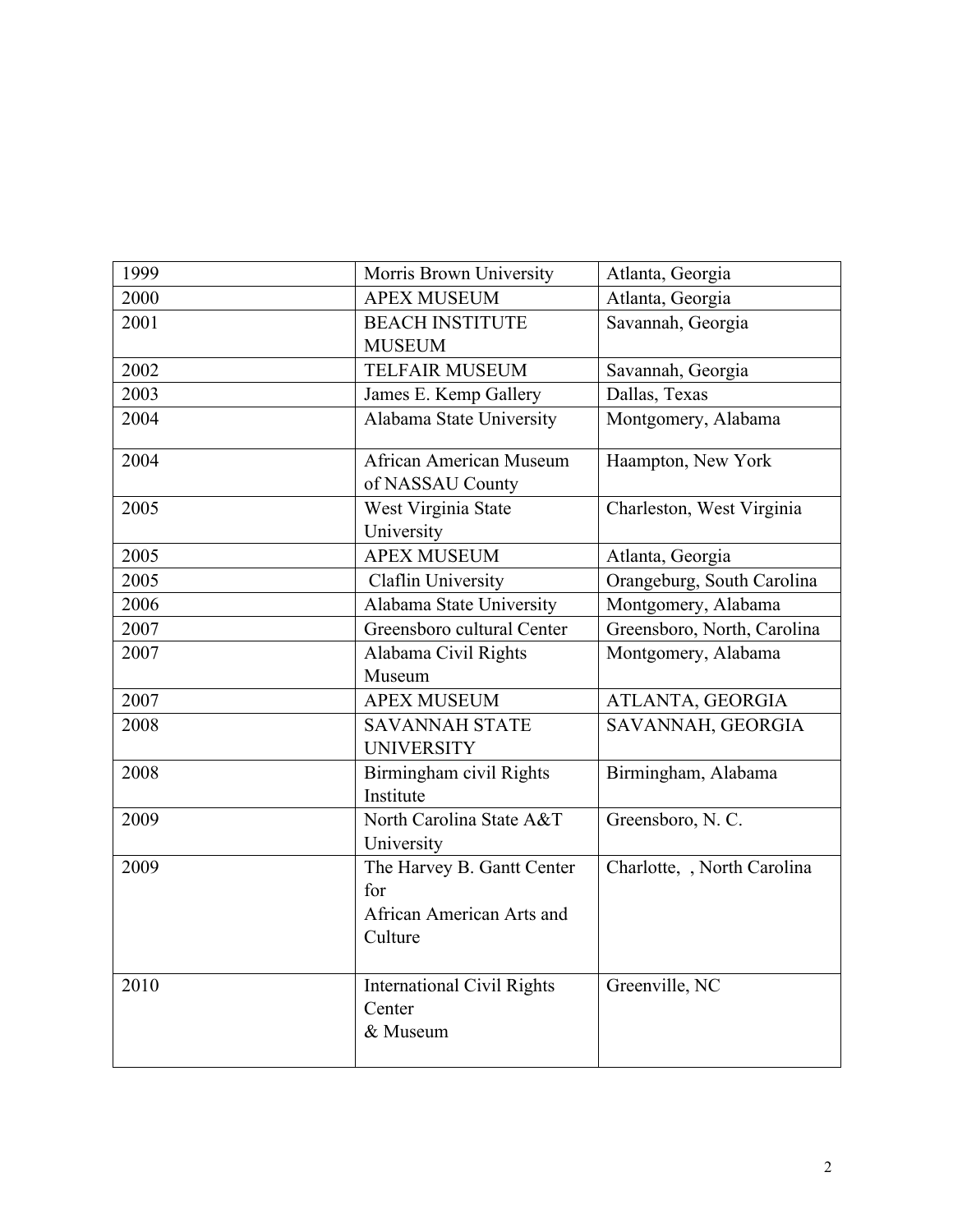| 2010 | The National Center            | Montgomery, Alabama |
|------|--------------------------------|---------------------|
|      | for the Study Of Civil Rights  |                     |
|      | and African American           |                     |
|      | Culture, Alabama State         |                     |
|      | University. "Reflections of a  |                     |
|      | Movement"                      |                     |
| 2011 | Nassau Community College       | Garden City NY      |
| 2011 | Beach Institute, Perception of | Savannah, GA        |
|      | Whiteness                      |                     |
|      |                                |                     |
| 2012 | Bowie State University, Quest  | Bowie, MD           |
|      | for Black Citizenship          |                     |
| 2012 | The Beach Institute Museum     | Savannah, GA        |
| 2012 | Beach Institute, Journeys,     | Savannah, GA        |
|      | Passages                       |                     |
|      | and Transitions"               |                     |
|      |                                |                     |
| 2012 | <b>Stuart McClean Gallery</b>  | Atlanta, GA         |

| 2013 | <b>Hampton University Museum</b>     | Hampton, Virginia    |
|------|--------------------------------------|----------------------|
|      | Black Women During the               |                      |
|      | <b>Reconstruction Period</b>         |                      |
| 2013 | Delta Arts Center                    | Winston -Salem, NC   |
| 2013 | Hampton University, Black            |                      |
|      | Women durin reconstruction           |                      |
| 2014 | Alabama State University             | Montgomery, AL       |
| 2014 | Southern University A&M              | Baton Rouge, LA      |
|      | College                              |                      |
| 2015 | Alabama State University             | Montgomery, AL       |
|      | Fort Valley State University,        | Fort Valley, Georgia |
|      | <b>Afrofuturism Rising: Black</b>    |                      |
|      | <b>Art Across the Spectrum</b>       |                      |
|      |                                      |                      |
| 2016 | <b>Fayetteville State University</b> | Fayetteville NC      |
|      | , Into the New Millennium:           |                      |
|      | New Media Abstractions and           |                      |
|      | <b>Identity Politics</b>             |                      |
|      | and first NASAHBCU j                 |                      |
|      | exhibition                           |                      |
|      |                                      |                      |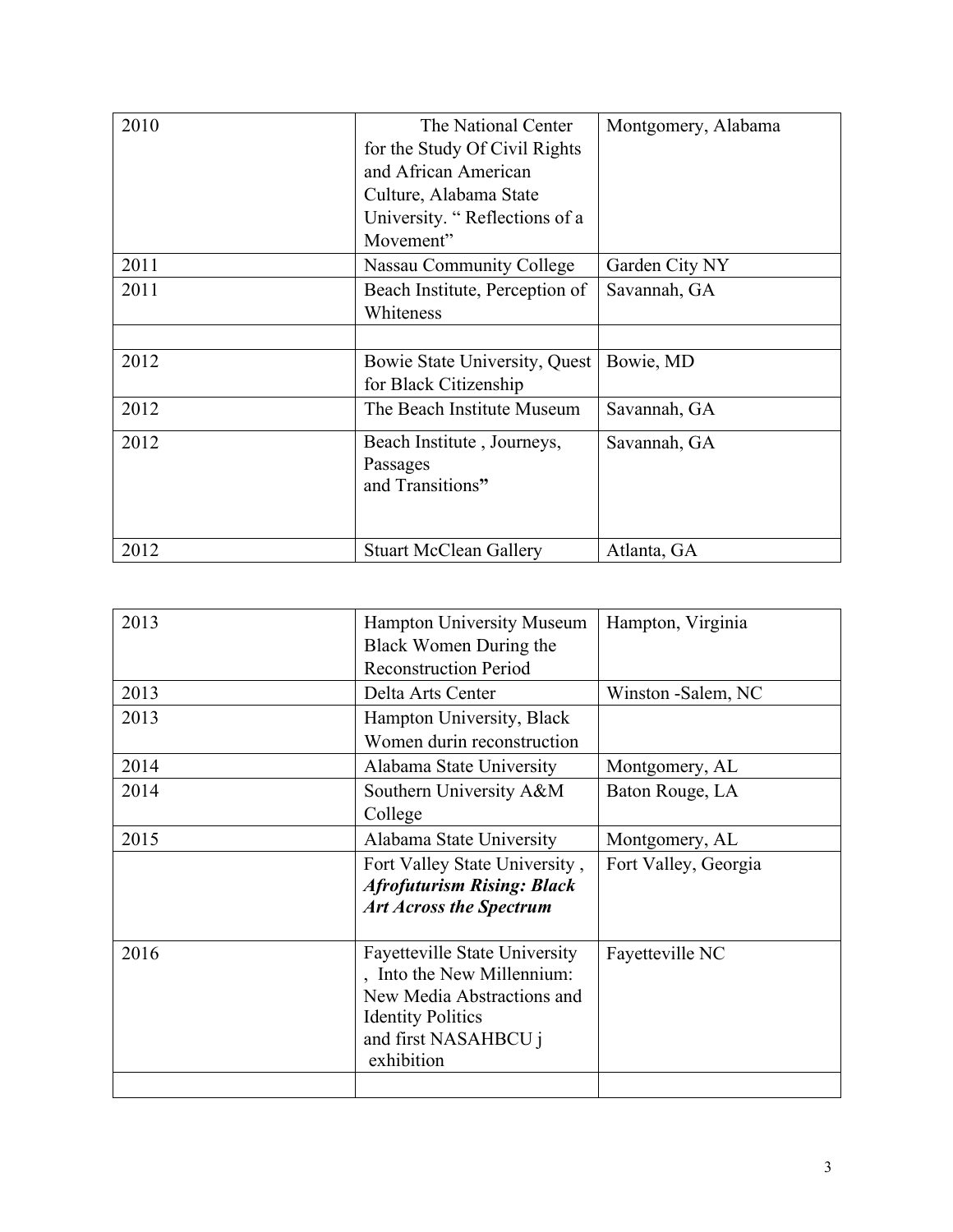| 2017                | <b>ALABAMA STATE</b><br>UNIVERSITY / New Ideas,                                                                                                                                                                                                                                                      | MONTGOMERY,<br><b>ALABAMA</b>                                                                      |
|---------------------|------------------------------------------------------------------------------------------------------------------------------------------------------------------------------------------------------------------------------------------------------------------------------------------------------|----------------------------------------------------------------------------------------------------|
|                     | <b>Abstractions and Identity</b><br><b>Politics</b>                                                                                                                                                                                                                                                  |                                                                                                    |
| 2017                | Alabama State University,<br>The spiritual Beauty and<br>Resilience in America                                                                                                                                                                                                                       | Montgomery, Alabama                                                                                |
| 2018                | NORTH CAROLINA AT&<br>T<br>"Changing Perspectives in<br>Contemporary Art"                                                                                                                                                                                                                            | <b>GREENBORO, NORT</b><br><b>CAROLINA</b>                                                          |
|                     | Alabama state University                                                                                                                                                                                                                                                                             | Montgomery, Alabama                                                                                |
| 2020                | The Beach Institute African<br>American culture Center and<br>Museum,<br><b>Your Story, My Story, Our</b><br><b>Story</b>                                                                                                                                                                            | Savannah, Georgia                                                                                  |
|                     |                                                                                                                                                                                                                                                                                                      |                                                                                                    |
| 2020                | Alabama Center for the Study<br>of Civil Rights and African<br>American Cultural<br>/Alabama State University                                                                                                                                                                                        | Montgomery, Alabama                                                                                |
| 2020                | Alabama<br>University/<br>state<br>Give Us the Ballot and<br>"African-<br><b>Americans</b> the Right<br>to Vote"                                                                                                                                                                                     | Montgomery Alabama                                                                                 |
| Jan. 2020-Oct. 2021 | Negritude/Kerala.<br>Lalithakala Art Gallery,<br>Dubar Hall Art Centre,<br>Ernnakulam, Kerala; Bharat<br>Kala Bhavan Museum<br>Banaras Hindu,<br>University; Visva-Bharati<br>University; Kolkata<br>contemporary Museum;<br>Art and culture center of<br>Goa; Udaipur: Weet Zone<br>Cultural Center | Kerala; Varanasi; Kolkarta;<br>Shantiniketan West Bengal;<br>Kolkata;<br>; Goa; and Udaipur, India |